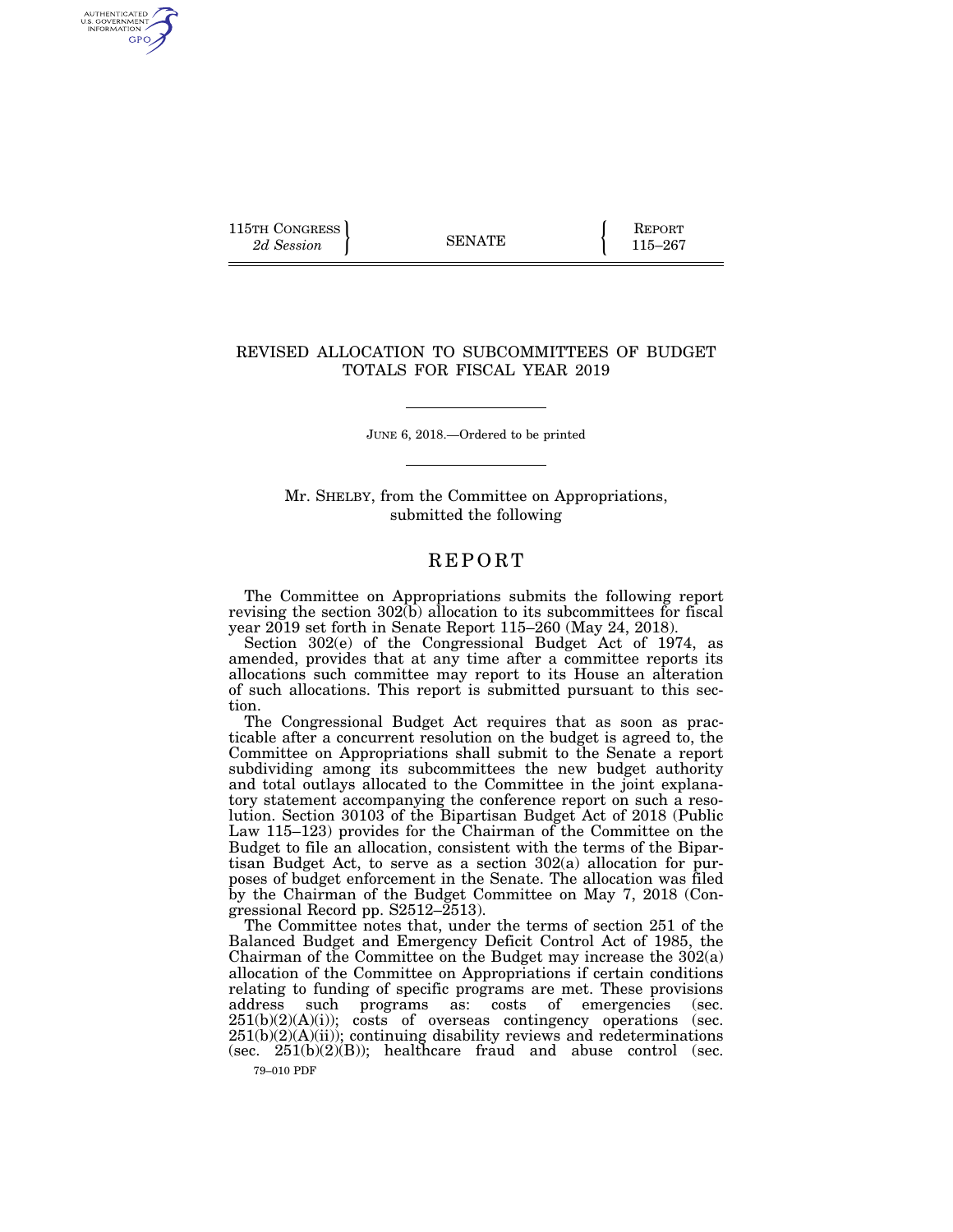$251(b)(2)(C)$ ; reemployment services and eligibility assessments (sec.  $251(b)(2)(E)$ ); and disaster funding (sec.  $251(b)(2)(D)$ ).

On May 24, 2018, the Committee on Appropriations filed an initial allocation to its subcommittees pursuant to its section 302(a) allocation.

The revised allocations to subcommittees for 2019 are set forth below: